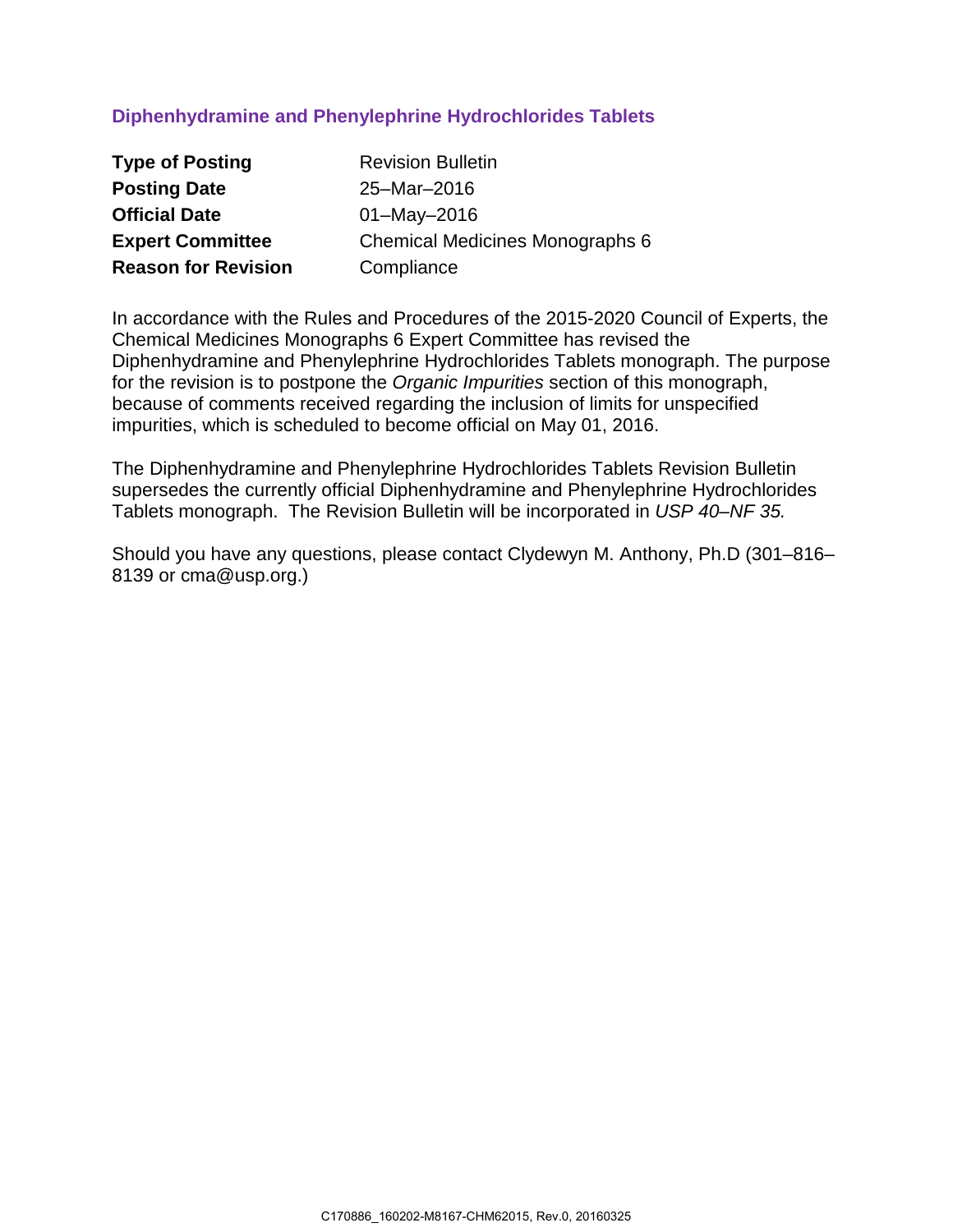## ▲**.Diphenhydramine and Phenylephrine** *<sup>r</sup><sup>U</sup>* = peak response of diphenhydramine or **Hydrochlorides Tablets Hydrochlorides Tablets Hydrochlorides Tablets hydrochlorides Tablets here henylephrine** from the *Sample solution*

Diphenhydramine and Phenylephrine Hydrochlorides Tab-<br>lets contain NLT 90.0% and NMT 110.0% of the labeled<br>Hydrochloride RS or USP Phenylephrine lets contain NLT 90.0% and NMT 110.0% of the labeled  $\blacksquare$  Hydrochloride RS or USP Phenylephrine<br>amounts of diphenhydramine hydrochloride (C<sub>17</sub>H<sub>21</sub>NO · The Hydrochloride RS in the Standard solution amounts of diphenhydramine hydrochloride (C<sub>17</sub>H<sub>21</sub>NO · The *Standard Solutional Solution* Hydrochloride RS in the *Standard Solution* (mg/mL)

- A. The UV absorption spectra of the diphenhydramine **A.** The UV absorption spectra of the diphenhydramine and phenylephrine peaks of the *Sample solution*<br>and phenylephrine peaks of the *Sample solutions* and<br>those of the *Standard solution* exhibit maxima and min-<br>**Accepta** ima at the same wavelengths, as obtained in the *Assay*.
- B. **B.** The retention times of the diphenhydramine and **PERFORMANCE TESTS** phenylephrine peaks of the *Sample solution* correspond • **DISSOLUTION**  $\langle 711 \rangle$ <br>to those of the *Standard solution*, as obtained in the lt is suggested to use plastic vials for analysis. to those of the *Standard solution*, as obtained in the *Assay*. **Medium:** Simulated gastric fluid without pepsin;

## •

- **PROCEDURE**<br>It is suggested to use plastic vials for analysis. **Time:** 45 min
- 
- 
- 
- Mobile phase: Acetonitrile and *Butter* (25:75) the label claim of diphenhydramine hydrochloride in 500 mL. of glacial acetic acid with<br>
1000 mL. of glacial acetic acid with<br>
1000 mL. of water.<br>
1000 mL. of water and Solu
- Sample solution: Nominally 0.25 mg/mL of diphenhy-<br>
dramine hydrochloride and 0.1 mg/mL of phenyl-<br> **Detector:** UV 214 nm dramine hydrochloride and 0.1 mg/mL of phenyl-<br>ephrine hydrochloride prepared as follows. Transfer **Column:** 4.6-mm × 10-cm; 5-µm packing L9 NLT 10 Tablets to a suitable volumetric flask, add 50% **Flow rate:** 2.0 mL/min<br>final volume of *Solution A*, and stir for NLT 30 min. **Injection volume:** 100 µL<br>Add 30% final volume of methanol, and stir addition-<br>**Run tim** final volume of *Solution A*, and stir for NLT 30 min. **Injection volume:**<sup>100</sup> <sup>µ</sup><sup>L</sup> Add 30% final volume of methanol, and stir addition- **Run time:** NLT 3 times the retention time of ally for NLT 90 min. To ensure that particles do not phenylephrine collect above the solvent level, periodically rinse partic-<br>ulate into solution with *Solution A*. Allow the resulting **System suitability**<br>solution to coo Solution A to volume. Pass a portion through a suitable **Tailing factor:** 0.5–3.0 for both phenylephrine and filter of 0.45-µm pore size. Discard the first 2–3 mL of diphenhydramine filtrate.<br>Filtrate. **Relative standard d**
- 

- 
- 

- **Injection volume:** 15 µL
- **Run time:** NLT 3 times the retention time of

phenylephrine<br>System suitability

- 
- 
- **Tailing factor:** 0.5–3.0 for both phenylephrine and diphenhydramine **from the** *S*  $C_s$
- **Relative standard deviation:** NMT 2.0% for both phenylephrine and diphenhydramine
- **Analysis** (mg/mL)
- **Samples:** *Standard solution* and *Sample solution*  $V = \text{volume of Medium, 900 mL}$ <br>Calculate the percentage of the labeled amounts of di-<br> $L =$  label claim of diphenhydramine hydrochloride Calculate the percentage of the labeled amounts of di-<br>phenhydramine hydrochloride (C<sub>17</sub>H<sub>21</sub>NO · HCl) and (L<sub>1</sub>) or phenylephrine hydrochloride (L<sub>2</sub>) (mg/ phenhydramine hydrochloride (C<sub>17</sub>H<sub>21</sub>NO · HCl) and (*L<sub>1</sub>*) or Tablet)

phenylephrine hydrochloride  $(C_9H_{13}NO_2 \cdot HCl)$  in the **Add the following: and the following: portion of Tablets taken:** 

$$
Result = (r_U/r_S) \times (C_S/C_U) \times 100
$$

- 
- $r<sub>S</sub>$  = peak response of diphenhydramine or
- **DEFINITION**<br>Diphenhydramine and Phenylephrine Hydrochlorides Tab-<br> $C_s$  = concentration of USP Diphenhydramine
	-
- HCl) and phenylephrine hydrochloride (C<sub>9</sub>H<sub>13</sub>NO<sub>2</sub> · HCl). *C<sub>U</sub>* = nominal concentration of diphenhydramine **IDENTIFICATION IDENTIFICATION IDENTIFICATION**

- 900 mL
- **ASSAY Apparatus 2:** 50 rpm

14 It is suggested to use plastic vials for analysis.<br> **Suffer:** 3.45 g/L of monobasic ammonium phosphate<br>
in water. Adjust with phosphoric acid to a pH of 3.5  $\pm$ <br>
0.05 if necessary.<br>
Mobile phase: Acetonitrile and *Buf* 

- 
- 

- 
- 
- 
- 
- 
- 
- 

**Chromatographic system**<br>
(See *Chromatography* (621), *System Suitability*.)<br> **Analysis**<br> **Analysis**<br> **Analysis**<br> **Analysis**<br> **Analysis**<br> **Analysis**<br> **Analysis**<br> **Analysis**<br> **Analysis**<br> **Analysis**<br> **Analysis**<br> **Analysis** 

Result = 
$$
(r_v/r_s) \times C_s \times V \times (1/L) \times 100
$$

- **System suitability**<br> **Sumple:** Standard solution<br> **Suitability requirements**<br> **Suitability requirements**<br> **Suitability requirements**<br> **Suitability requirements**<br> **Suitability requirements** 
	- **Sample:** phenylephrine from the *Sample solution*  $r_5$  = peak response of diphenhydramine or **Suitability requirements** *<sup>r</sup><sup>S</sup>* = peak response of diphenhydramine or
- phenylephrine from the *Standard solution*<br>= concentration of USP Diphenhydramine<br>Hydrochloride RS or USP Phenylephrine phenylephrine and diphenhydramine **Hydrochloride RS** in the *Standard solution*<br>(mg/mL)
	-
	-

2016 The United States Pharmacopeial Convention *All Rights Reserved.*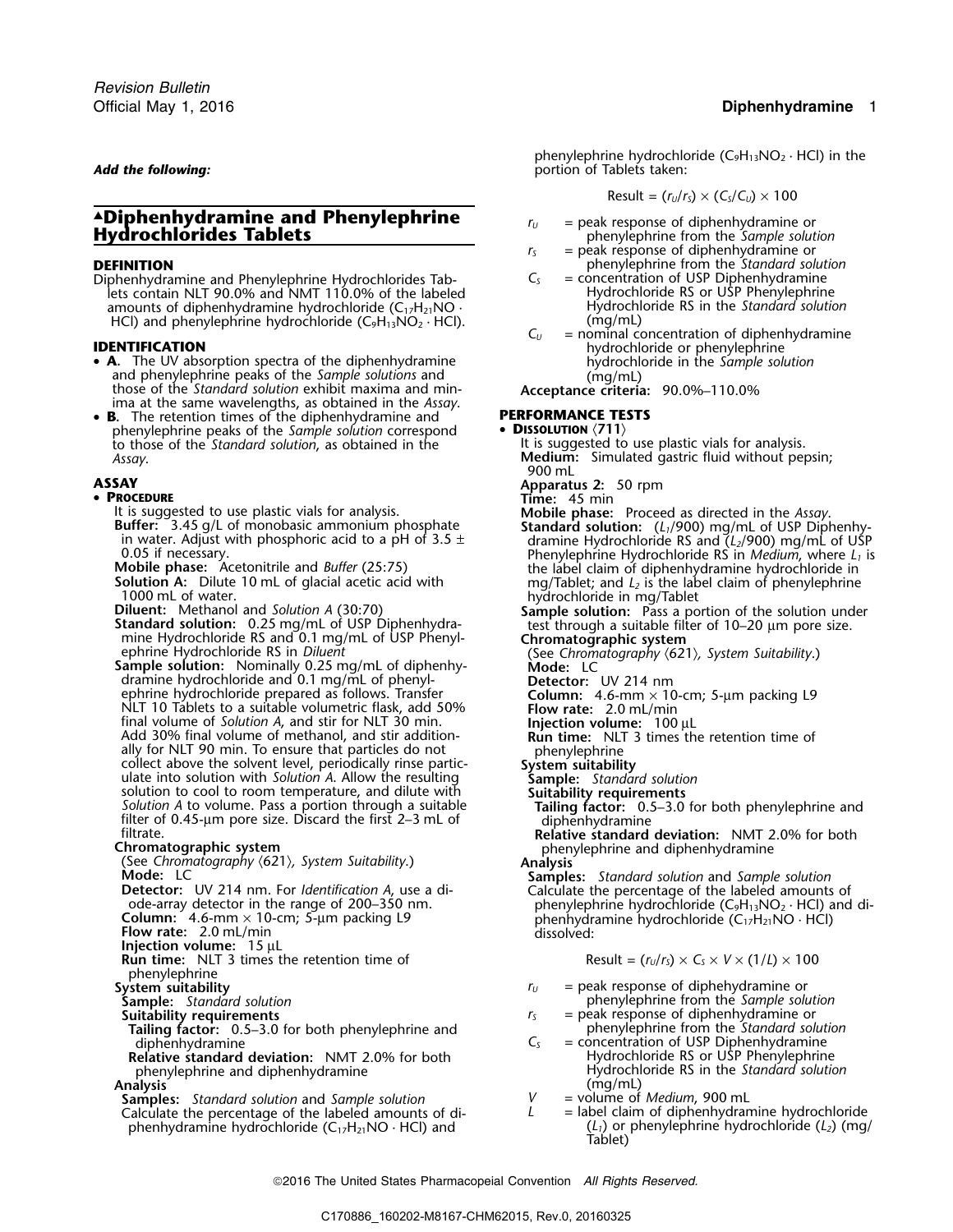**Tolerances:** NLT 75% (Q) of the labeled amounts of **Mode:** LC diphenhydramine hydrochloride (C<sub>17</sub>H<sub>21</sub>NO · HCl) and **Detector:** UV 220 nm diphenhydramine hydrochloride (C<sub>17</sub>H<sub>21</sub>NO · HCl) and **Detector:** UV 220 nm<br>phenylephrine hydrochloride (C<sub>9</sub>H<sub>13</sub>NO<sub>2</sub> · HCl) is **Column:** 4.6-mm × 25-cm; 5-µm packing L60 phenylephrine hydrochloride (C<sub>9</sub>H<sub>13</sub>NO<sub>2</sub> · HCl) is dissolved.

•**UNIFORMITY OF DOSAGE UNITS**  $\langle 905 \rangle$ **:** Meet the requirements

- 
- 
- 
- 

acetonitrile.<br>**Solution E:** Solution B and Solution D (45:55)<br>**Mobile phase:** See *Table 1*.

| ۰.<br>M.<br>۰. |
|----------------|
|----------------|

| $=$ peak respo<br>Standard<br>$=$ concentration | $r_{\rm S}$<br>$C_{S}$ | <b>Solution E</b><br>(%) | <b>Solution B</b><br>(%) | Time<br>(min) |
|-------------------------------------------------|------------------------|--------------------------|--------------------------|---------------|
| Hydroch                                         |                        |                          | 99                       | 0.0           |
| (mg/mL)                                         |                        |                          | 99                       | 17.0          |
| $=$ nominal $\alpha$                            | $C_{U}$                | 47                       | 53                       | 25.0          |
| hydrochl                                        |                        | 47                       | 53                       | 33.0          |
| (mg/mL)                                         |                        | 95                       |                          | 50.0          |
| $=$ relative rest                               |                        | 95                       |                          | 55.0          |
| impurity<br>Identify the pheny                  |                        |                          | 99                       | 55.1          |
| the relative reten                              |                        |                          | 99                       | 63.0          |

dramine Hydrochloride RS and 0.0002 mg/mL of USP<br>Phenylephrine Hydrochloride RS in *Diluent*<br>System suitability solution: 0.0002 mg/mL of USP

System suitability solution:  $0.0002 \text{ mg/mL}$  of USP<br>
Phenylephrine Related Compound F RS,  $0.0005 \text{ mg/mL}$  are peak response of each phenylephrine related<br>
of USP Diphenhydramine Related Compound A RS,<br>  $0.15 \text{ mg/mL}$  of USP D RS, and 0.2 mg/mL of USP Phenylephrine Hydrochlo-<br>
ride RS in *Diluent* the ride RS in *Diluent* **6.0005** mg/mL of USP Diphenhydra-<br> **Standard solution:** 0.005 mg/mL of USP Diphenhydra-<br>  $C_5$  = concentration of USP Phenv

**Standard solution:** 0.005 mg/mL of USP Diphenhydra-<br>
mine Hydrochloride RS and 0.002 mg/mL of USP Phen-<br>
ylephrine Hydrochloride RS in *Diluent* (mg/mL) (mg/mL)

ylephrine Hydrochloride RS in Diluent<br>
Sample solution: Nominally 0.5 mg/mL of diphenhy-<br>
dramine hydrochloride and 0.2 mg/mL of phenyl-<br>
ephrine Hydrochloride and 0.2 mg/mL of phenyl-<br>
ephrine hydrochloride and 0.2 mg/mL NLT 10 Tablets to a suitable volumetric flask, using  $F =$  relative response factor of each individual<br>
only PTFE stoppers. Add about 50% of final volume of<br>
Diluent, and shake on a flat bed shaker at low speed<br>
for NLT 1 a portion until a clear supernatant is obtained, and use the supernatant.

**Chromatographic system**<br>
(See Chromatography (621), System Suitability.) **ADDITIONAL REQUIREMENTS**<br>
• **PACKAGING AND STORAGE:** Pre

**Column temperature:** 43.0°<br>**Flow rate:** 1.0 mL/min **Injection volume:** 35 µL **System suitability IMPURITIES Samples:** *Sensitivity solution*, *System suitability solution*, and *Standard solution* **Suitability requirements** *Change to read:* **Resolution:** NLT 1.5 between phenylephrine related compound F and phenylephrine; NLT 2.0 between •• **ORGANIC IMPURITIES**<br>
Protect solution scontaining diphenhydramine and<br>
phenhydramine related compound A and diphenhydramine related compound A and diphen-<br>
phenylephrine from light. Use glass pipettes and si-<br>
phenhydra

- 
- 

$$
Result = (r_U/r_S) \times (C_S/C_U) \times (1/P) \times 100
$$

- $r_U$  = peak response of each individual diphenhydramine related degradation product from the *Sample solution*<br>= peak response of diphenhydramine from the
- $r_S$  = peak response of diphenhydramine from th<br>
Standard solution<br>  $C_S$  = concentration of USP Diphenhydramine<br>
Hydrochloride RS in the Standard solution
- 
- $C_U$  = nominal concentration of diphenhydramine 33.0 <sup>53</sup> <sup>47</sup> hydrochloride in the *Sample solution*  $F = \text{relative}$  relative res
- 

*F* = relative response factor of each individual<br>impurity (see *Table 2*)<br>Identify the phenylephrine degradation products using<br>the relative retention times in *Table 2*.

**Diluent:** 1.26 g/L of ammonium formate in water. Ad-<br>
just with formic acid to a pH of  $4.0 \pm 0.1$ .<br> **Sensitivity solution:** 0.0005 mg/mL of USP Diphenhy-<br> **Sensitivity solution:** 0.0005 mg/mL of USP Diphenhy-<br> **Sensitiv** 

$$
Result = (r_U/r_S) \times (C_S/C_U) \times (1/F) \times 100
$$

- 
- 
- 
- 
- 

 $\bullet$  (Postponed indefinitely) $\bullet$  (RB 1-May-2016)

(See *Chromatography* 〈621〉*, System Suitability*.) • **<sup>P</sup>ACKAGING AND STORAGE:** Preserve in tight containers, and store at 20°–25°.

2016 The United States Pharmacopeial Convention *All Rights Reserved.*